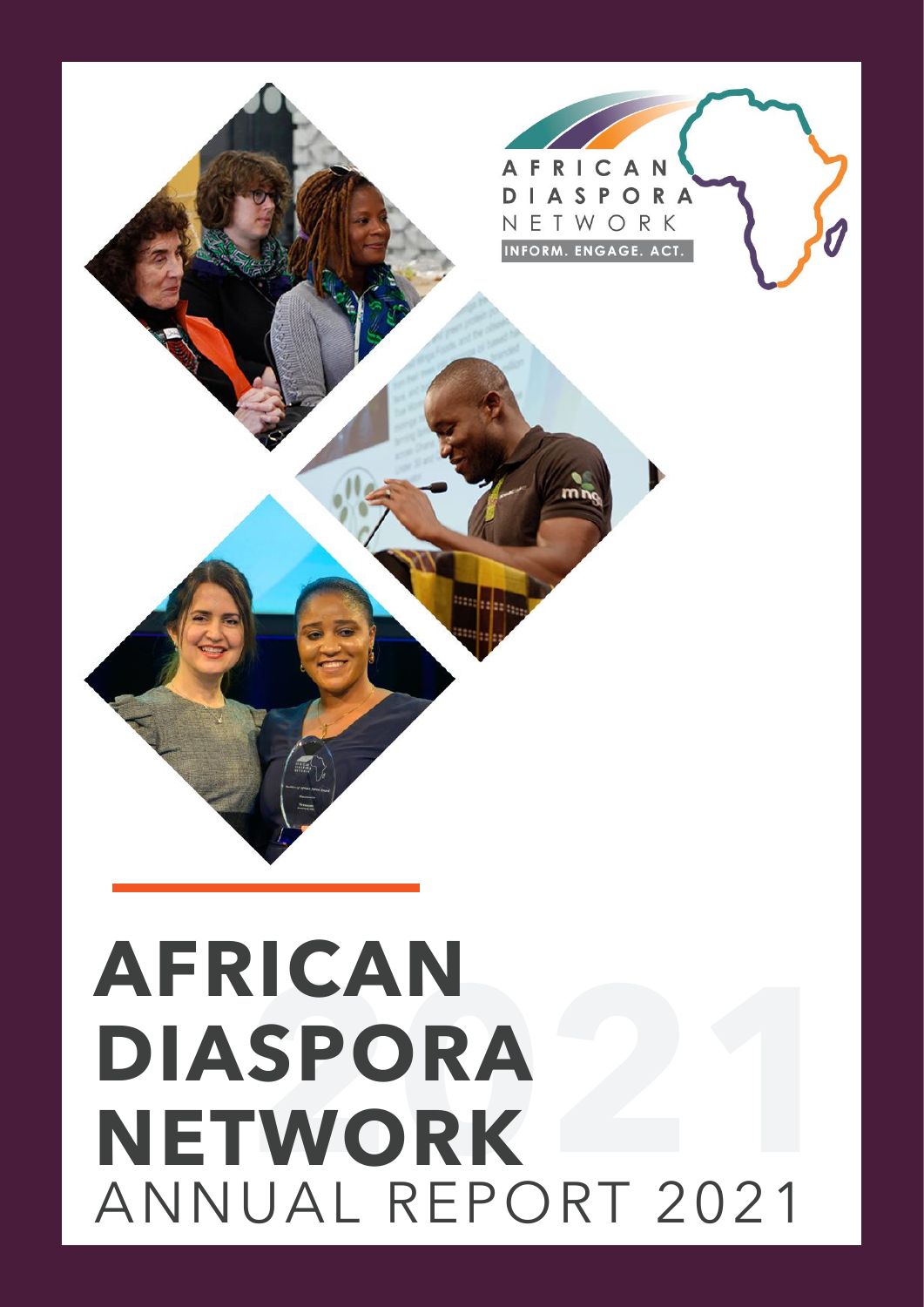# **A REMARKABLE YEAR**

2021 marked a remarkable year of impact and adaptability for African Diaspora Network. Since April 2020, ADN has remained agile in adopting virtual offerings that have propelled us forward to increase the reach and breadth of our work. Over the past two years, we have been able to engage people from around 57 countries.

The year began strong with the first fully virtual Builders of Africa's Future Awards and ongoing engagement through the African Diaspora Investment Symposium and Impact and Innovation Forums. In a time of social distancing, the organization has played a pivotal role in keeping communities connected. Among our major strides include the launch of a new program, Accelerating Black Leadership and Entrepreneurship, and two initiatives, Start Your Social Enterprise, and the ADN Telehealth Pilot. The organization also engaged in a series of donor engagement trainings that frame the path forward for our fundraising and development strategy.

We look forward to the possibilities as we work to sustain our programming, build the infrastructure of ADN, and continue to inform, activate, and engage our global community.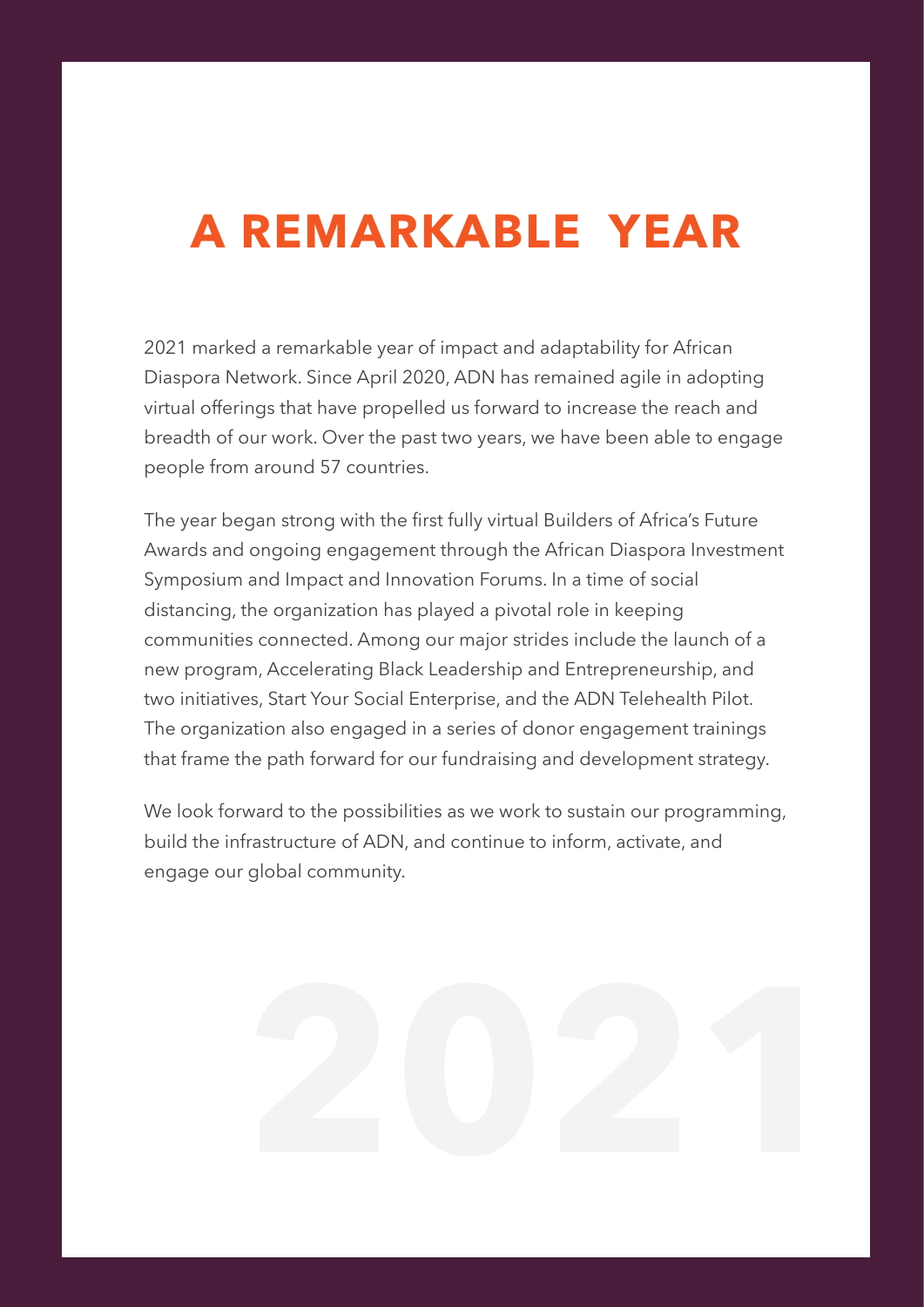



[African Diaspora Investment Symposium \(ADIS\)](https://africandiasporanetwork.org/what-is-adis/) is the premier Silicon Valley conference that celebrates and fosters the entrepreneurial and innovative spirit of Africans in the Diaspora and friends of Africa. The symposium offers a dive deep into some of the hottest investment and development trends on the continent, and an opportunity to network with investors, make meaningful business connections, foster partnerships, and create impact.

From 2016 to 2020, ADN held five in-person African Diaspora Investment Symposiums in Santa Clara County, CA, with an attendance of 1,300 entrepreneurial, Africa-focused leaders and professionals from across the world.

Due to COVID-19, ADN pivoted to host a virtual ADIS 2021 with an attendance of 2,158 professionals. ADIS21 sessions included:

- [July 2020 Leveraging The Private Sector: DFIS, Investment Vehicles, And Funding](https://africandiasporanetwork.org/adis21-july-29-2020/)  [Responses](https://africandiasporanetwork.org/adis21-july-29-2020/)
- [August 2020: Human Capital Development: From Health Care Access To Delivery](https://africandiasporanetwork.org/adis21-august-26-2020/)
- [September 2020: Digital Connectivity Across Africa](https://africandiasporanetwork.org/adis21-september-23-2020/)
- [October 2020: Amplify Innovation And Investment Hubs In Africa](https://africandiasporanetwork.org/adis21-october-28-2020/)
- [November 2020: Investment In Education And Online Learning In Africa](https://africandiasporanetwork.org/adis21-november-18-2020/)
- [February 2020: Innovation In Payments In Africa](https://africandiasporanetwork.org/adis21-february-17-2021/)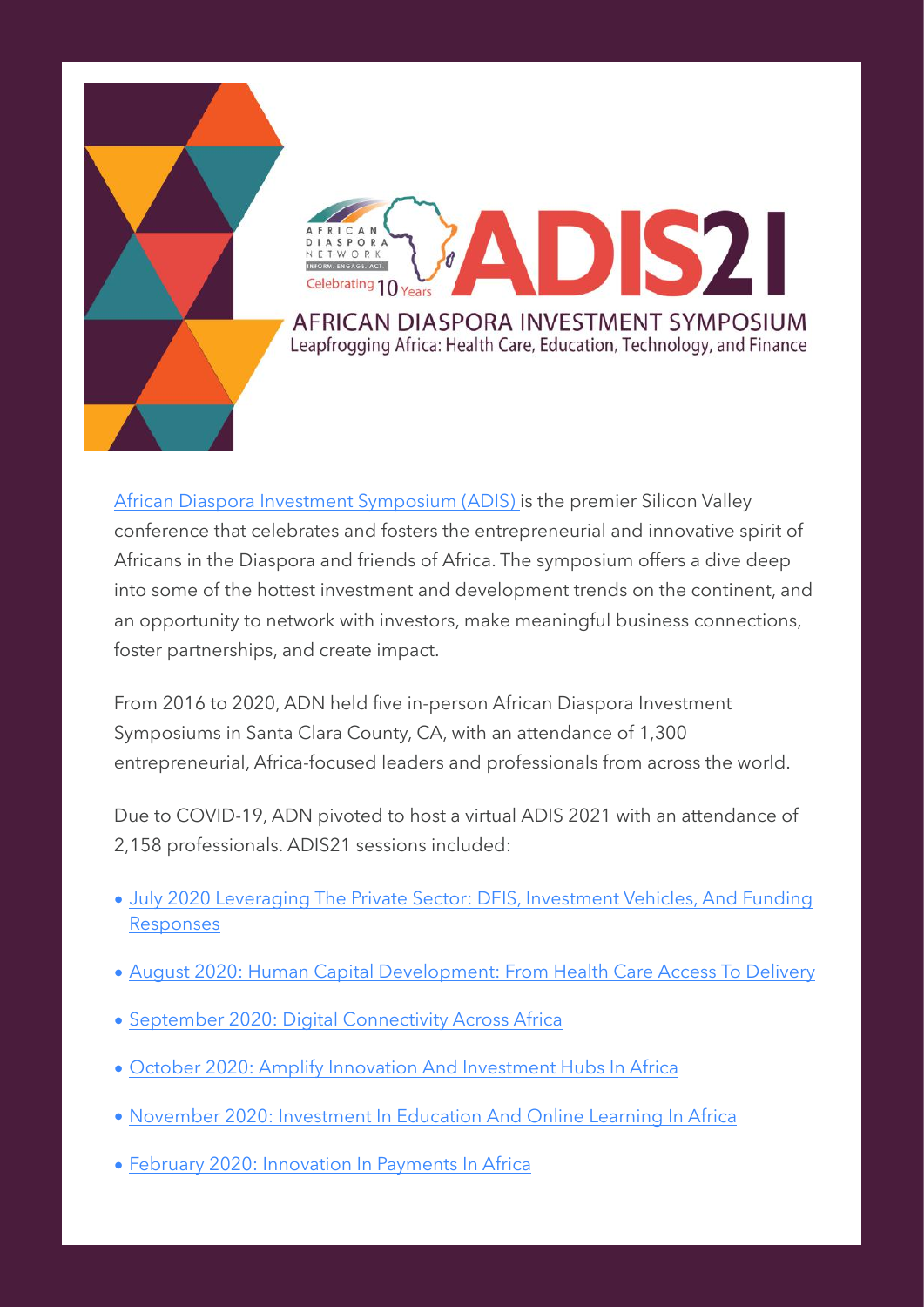

# Countries Represented 57+

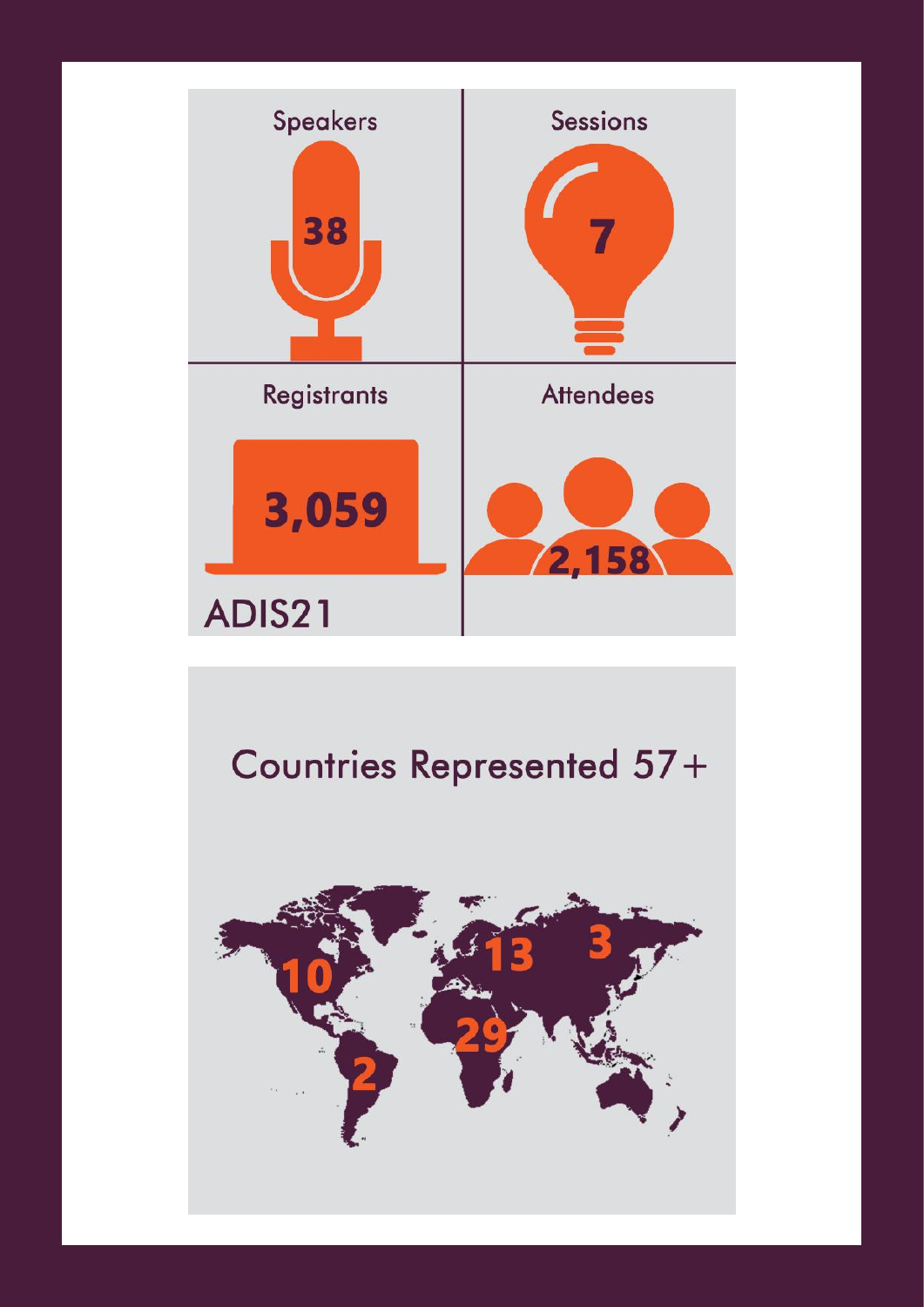

### 2021 African Diaspora Network **Impact and Innovation Forums**

Healthcare, Education, Finance, and Connectivity

[Impact and Innovation Forums](https://africandiasporanetwork.org/impact-and-innovation-forums-2021/) is a year-round speaker series in Silicon Valley, Washington, D.C., New York City, and virtually featuring thought-provoking conversations around strategic and consistent diaspora engagement in Africa's future. Through these sessions, the ADN network learns about the impactful work happening in Africa and the ways they can support the continent and the communities in which they live.

Between 2018 and 2020, ADN hosted the Impact and Innovation Forums with 900 participants in California, Washington, D.C, and New York. In 2021, Impact and Innovation Forums went virtual with 681 participants from 45+ different countries. ADN partnered with Invest Barbados, SME.NG, King Baudouin Foundation United States, the Mastercard Foundation, the Gates Foundation, and the Tiba Foundation to present webinars to Africans, diasporans, and friends of Africa around topics of healthcare, education, technology, and finance.

- [March: Investment Opportunities In Barbados](https://africandiasporanetwork.org/impact-and-innovation-forums-investment-opportunities-in-barbados/)
- [March: Investing In Women To Support Africa's Covid-19 Recovery](https://africandiasporanetwork.org/investing-in-women-to-support-africas-covid-19-recovery/)
- [April: Harnessing Knowledge And Resources: Entrepreneurship & Investment](https://africandiasporanetwork.org/harnessing-knowledge-and-resources-entrepreneurship-investment/)
- [April: Social Entrepreneurs' Rapid Response To Crisis](https://africandiasporanetwork.org/social-entrepreneurs-rapid-response-to-crisis/)
- [May: Investing In Grassroots African Healthcare Organizations](https://africandiasporanetwork.org/investing-in-grassroots-african-healthcare-organizations/)
- [July: The Role Of Faith In Philanthropic Giving To Africa](https://africandiasporanetwork.org/the-role-of-faith-in-philanthropic-giving-to-africa/)
- [September: Leveraging The Diaspora For The Benefit Of Households And](https://africandiasporanetwork.org/united-nations-general-assembly-side-event/)  [National Economies In The Countries Of Origin And Destination](https://africandiasporanetwork.org/united-nations-general-assembly-side-event/)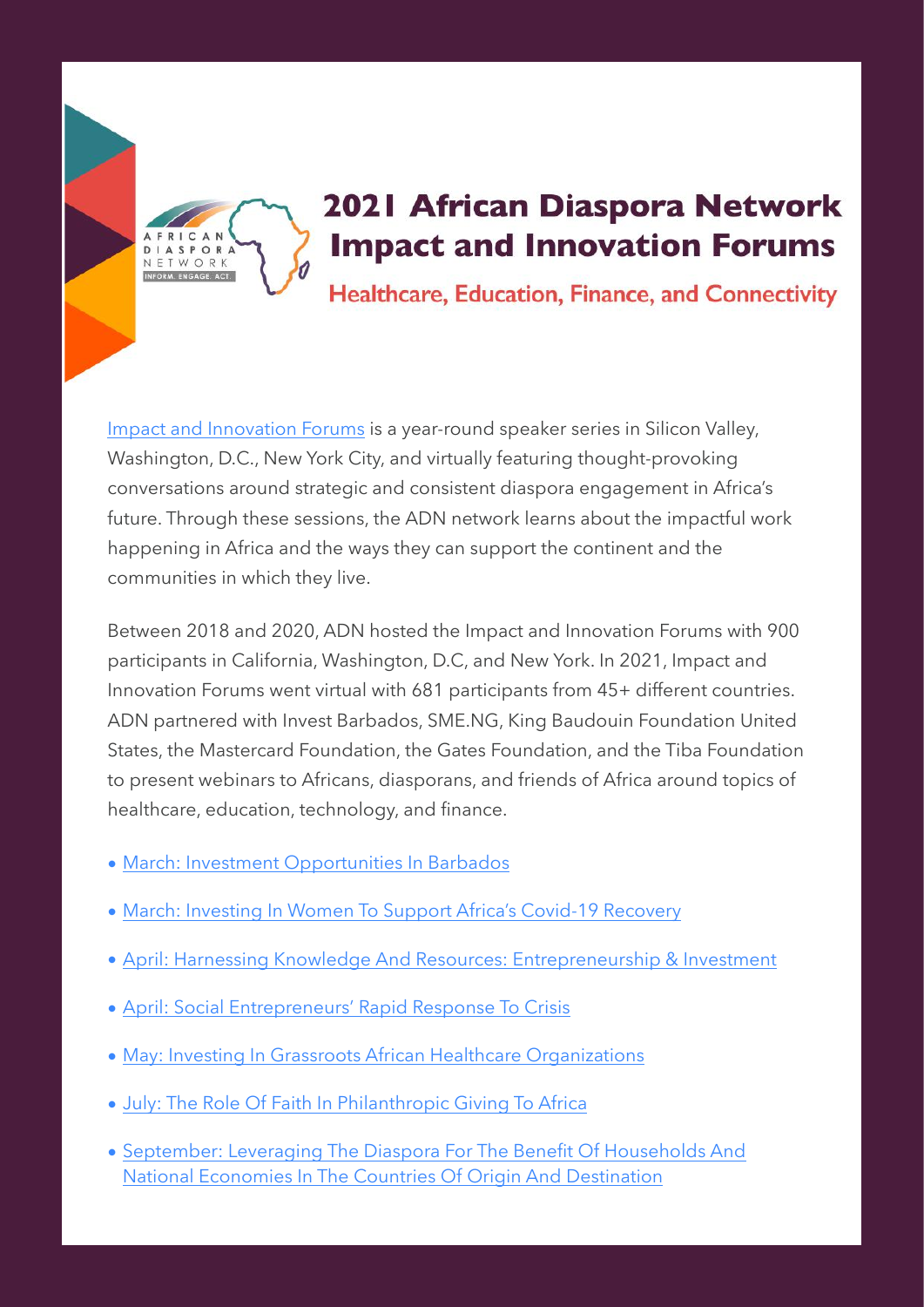

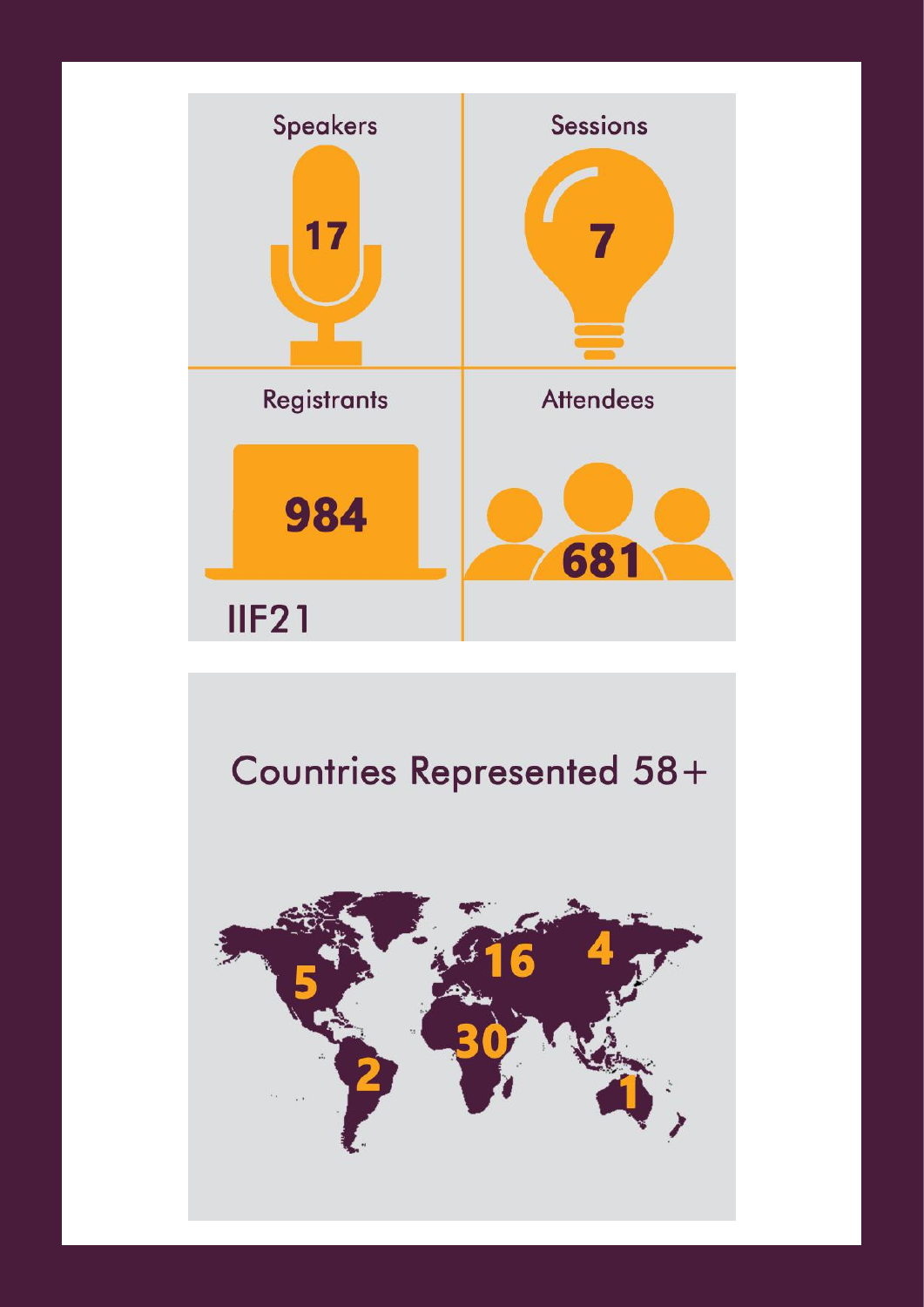

Eng Chrispinus Onyancha, Uganda Founder & CEO clinicPesa

**Waceke Nduati** Kenva Founder Centonomy

lan Tarimo Tanzania Co-Founder & Exec Dir. **Tai Tanzania** 

Ken Oloo Kenya Founder & Team Lead Filamujuani

**Prince Tillya** Tanzania Co-Founder & Managing Dir. Catholic Rev. Sister FixChap

**Sr. Celesting Nwodo** Niaeria Notre Dame Girls' Academy

[Builders of Africa's Future \(BAF\) c](https://africandiasporanetwork.org/builders-of-africas-future/)elebrates innovation and impact in early-stage African enterprise. BAF serves to showcase and award entrepreneurs who are running early-stage for profit and nonprofits that are addressing Africa's unique needs through technology or differentiated business models. These unique needs are in health, education, energy, financial inclusion, gender inclusion, nutrition, commerce, industrial development, agriculture, and other socioeconomic good. Since 2018, 42 entrepreneurs have participated in the program.

[The 2021 BAF cohort](https://africandiasporanetwork.org/builders-of-africas-future-current/) includes 11 entrepreneurs from multiple sectors including tech, healthcare, education, and renewable energy. Each BAF awardee received a \$5,000.00 financial award thanks to our partners at the United States African Development Foundation (USADF) and enterprise training thanks to the Miller Center for Social Entrepreneurship at Santa Clara University.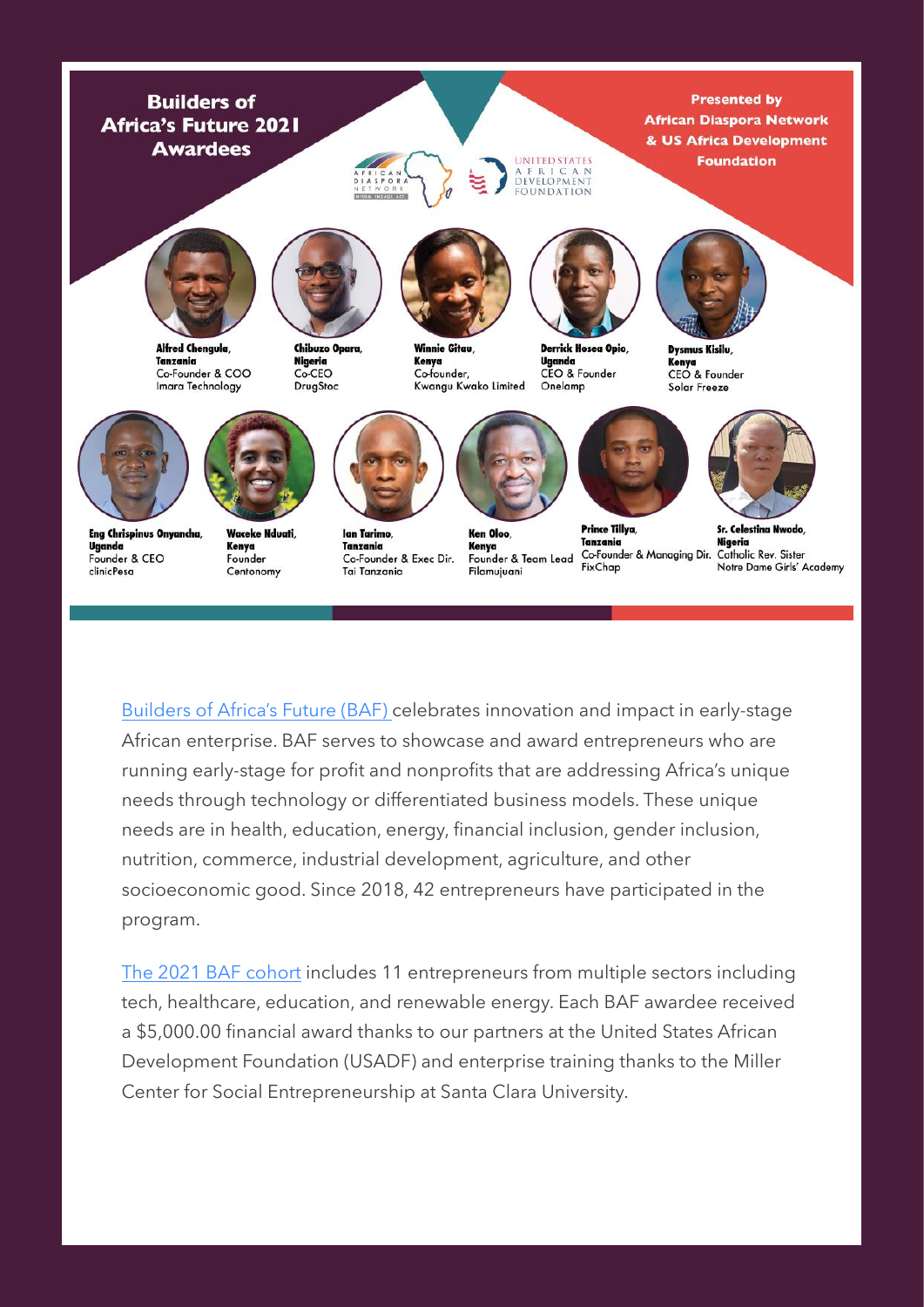

### **Countries Represented 4**

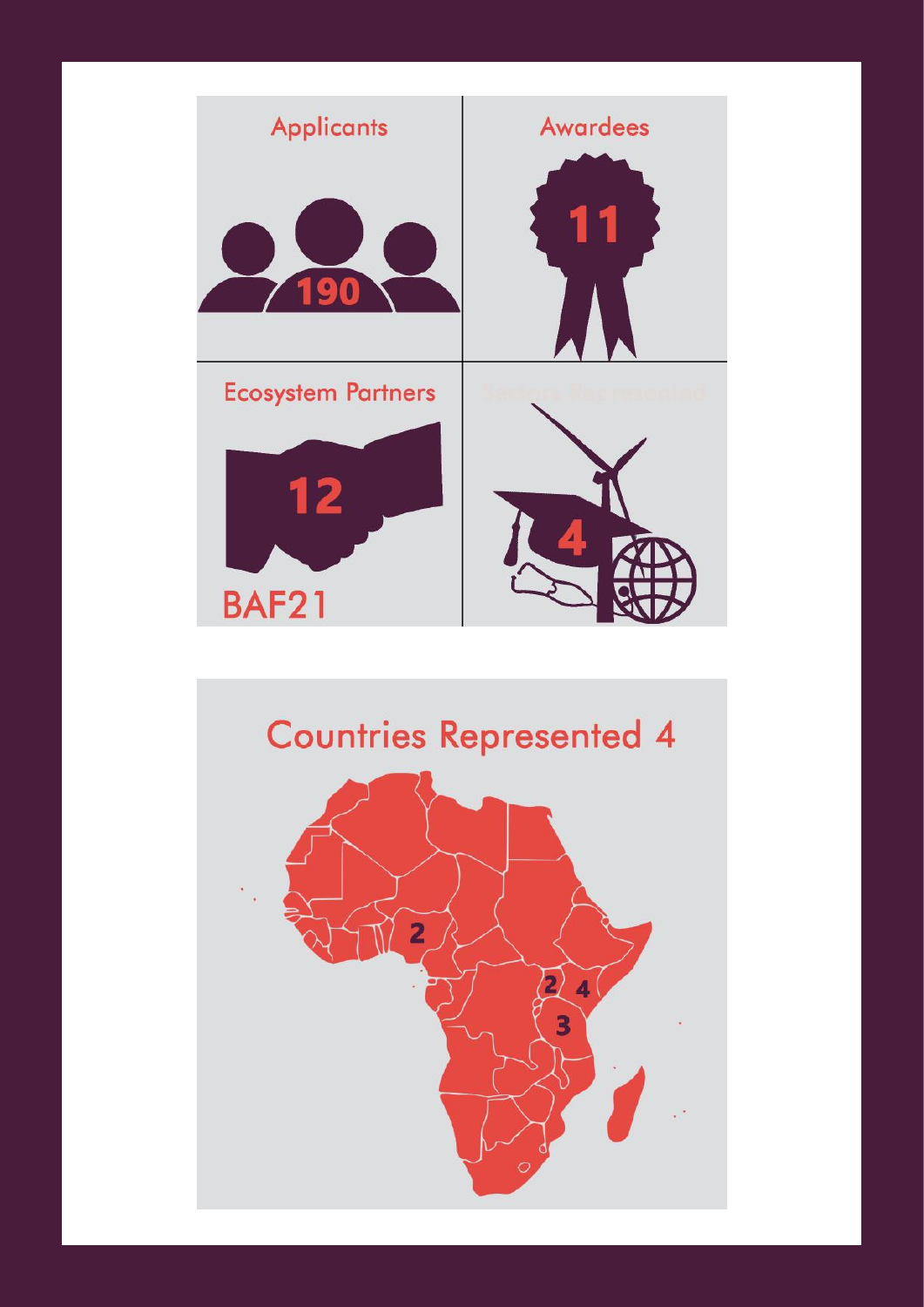

### **Builders of Africa's Future**

## **Start Your Social Enterprise**





#### **Enterprise Trainer**

The African Diaspora Network is proud to announce the new partnership with Conrad N. Hilton Foundation and the African Management Institute to showcase and award entrepreneurs who are running early-stage for-profit and not-forprofits that are addressing Africa's unique needs through the Builders of Africa's Future accelerator. These unique needs are in health, education, financial inclusion, connectivity and other social impact sectors.

The two-year grant will also support entrepreneurship training and mentorship for Catholic Sisters who are transforming their work from charity models to business models of development. After completing the initial 'Start Your Social [Enterprise](https://africandiasporanetwork.org/sisters-social-enterprises-2021/)' training, the Sisters will be eligible to submit applications for the Builders of Africa's Future accelerator program to receive continued support, mentoring and make connections possible to grow their visibility and enterprises. We look forward to working with Sister-led enterprises who provide innovative solutions to poverty for US and African communities.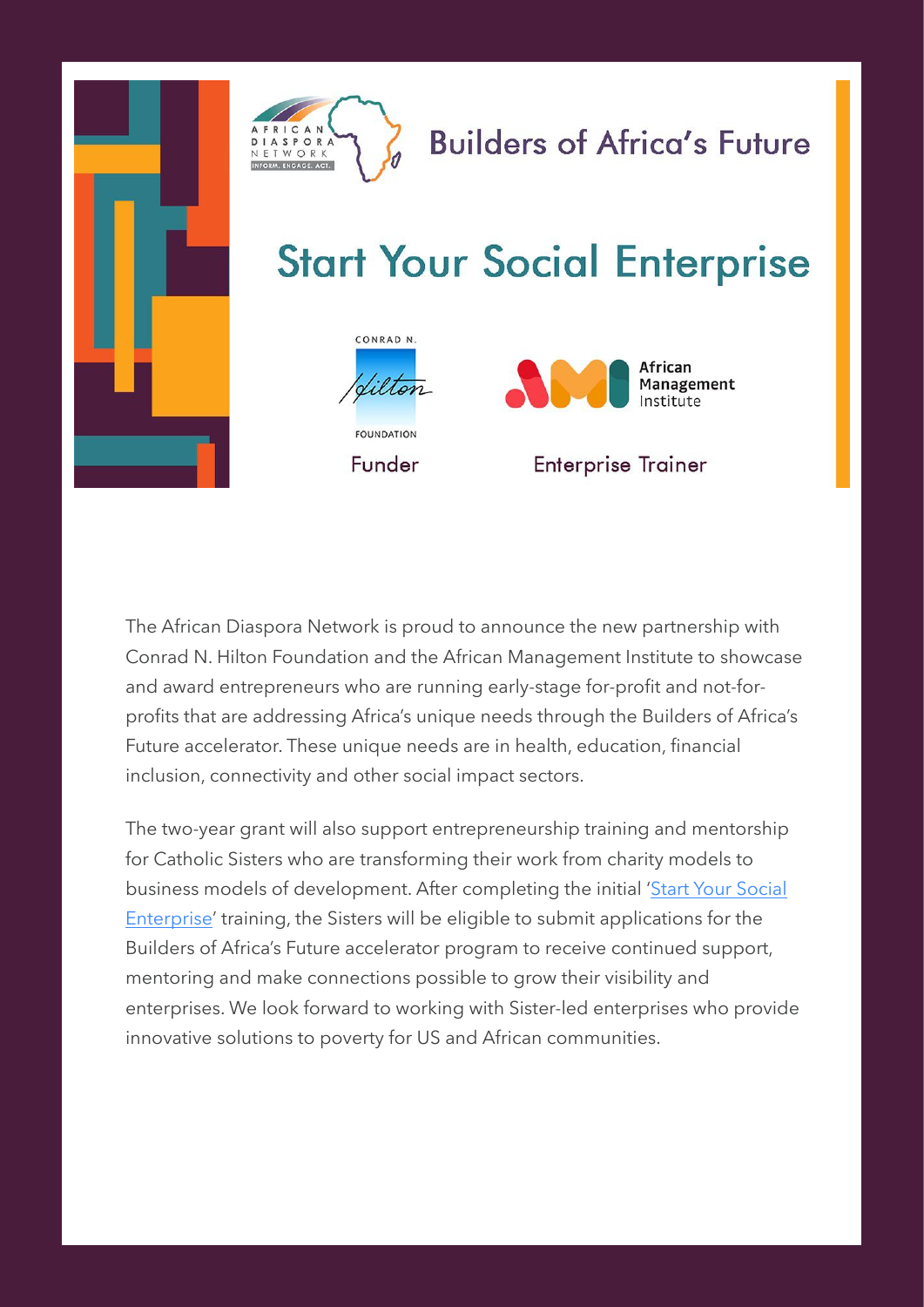#### Meet the Inaugural Accelerating Black Leadership & Entrepreneurship (ABLE) Cohort  $\overline{a}$



[Accelerating Black Leadership and Entrepreneurship \(ABLE\)](https://africandiasporanetwork.org/able/) is an enterprise accelerator program designed to strengthen, energize, and support small businesses and nonprofit organizations led by Black entrepreneurs in the United States.

Funders **bill** com

Adapted from ADN's Builders of Africa's Future program that celebrates innovation and impact among early-stage African enterprises, ABLE identifies 15-20 Black business leaders catalyzing an array of sustainable solutions to poverty across multiple sectors at the local and national level. This includes education, healthcare, finance, renewable energy, and connectivity, all of which address essential community needs while spurring sustainable growth.

ADN collaborated with seed funder Silicon Valley Community Foundation, lead funder Bill.com, and the CA Black Freedom Fund and the County of Santa Clara as funders, with academic partner, Silicon Valley Executive Center at the Leavey School of Business, Santa Clara University, to launch the inaugural cohort of 16 entrepreneurs in 2021. The entrepreneurs began their training and one-on-one mentorship in September 2021 and the cohort will continue their training as they prepare for their program graduation and pitch day in February 2022.

The ABLE program exemplifies the work of ADN over the last 10 years to unite Africans, diasporans, and friends of Africa. The ABLE and BAF programs, although separate programs, are also strongly connected. We look forward to seeing the first ABLE cohort as they collaborate with their African brother and sister entrepreneurs from the BAF program.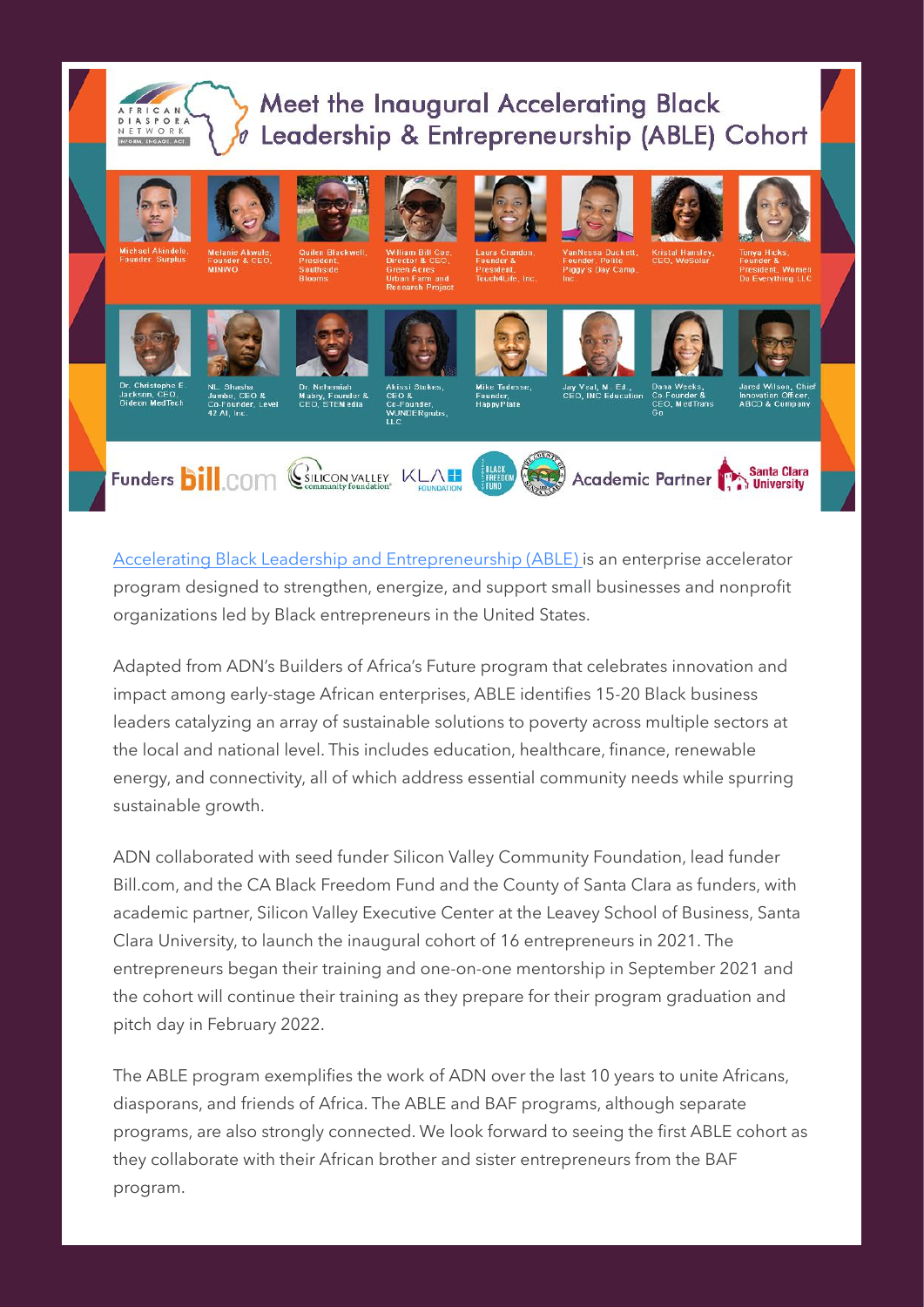

## **States Represented**

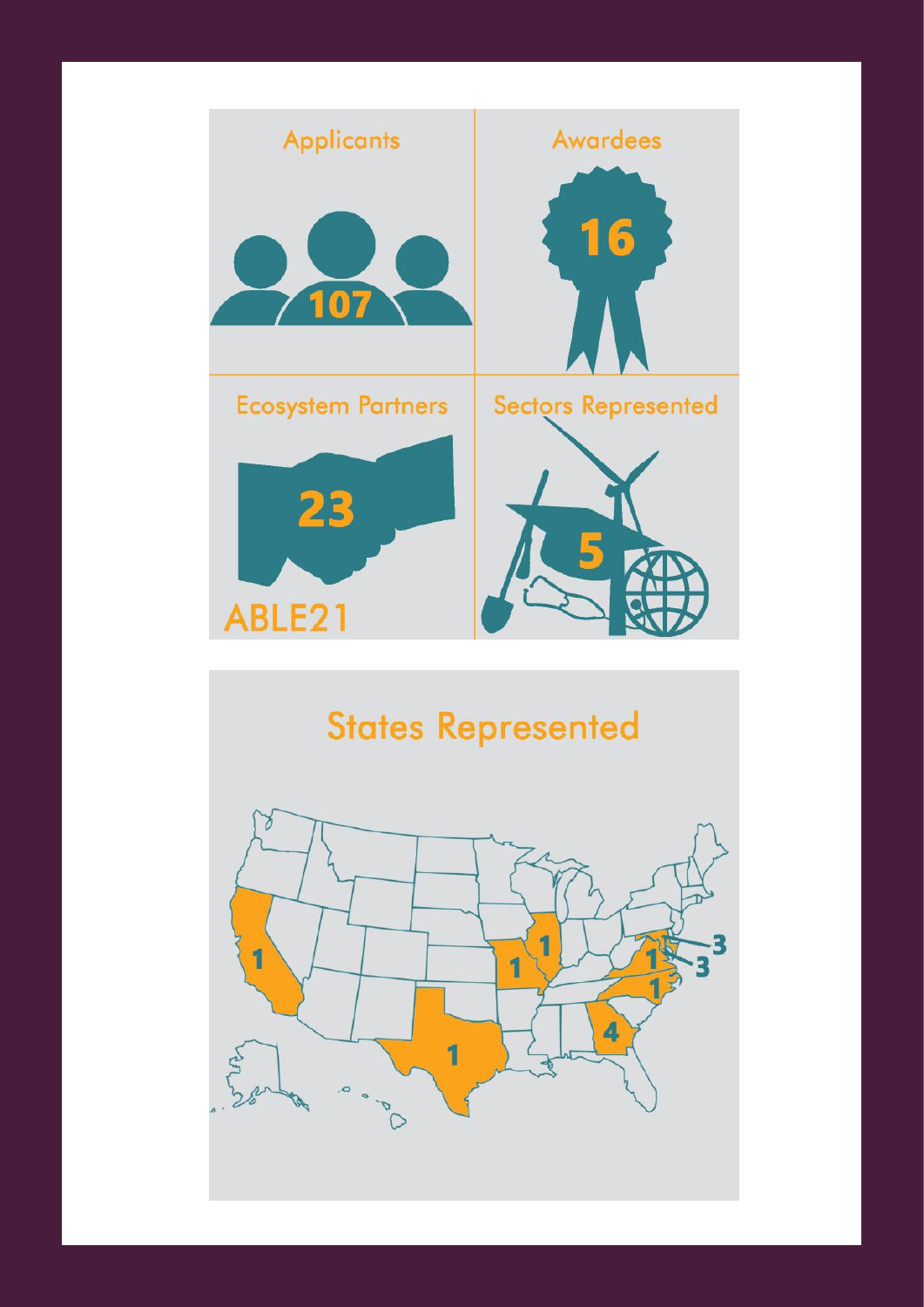

African Diaspora Network (ADN) is piloting a new [telehealth pilot](https://africandiasporanetwork.org/telehealth-pilot/) with the support of the Bill & Melinda Gates Foundation. The telehealth pilot leverages technology that expands digital health access, at home or point of care diagnostics, wellness and prevention opportunities, and medicine delivery directly to consumers and patients when needed. Formally titled "The Future of Healthcare in Africa: Expanding digitized healthcare services by mobilizing African medical professionals abroad," this project seeks to address challenges amplified by the ongoing COVID-19 pandemic that has placed a spotlight on the global shortage of healthcare workers at all levels. Beginning in October 2021, the pilot is currently in the design phase and is convening a pilot advisory committee for planning.